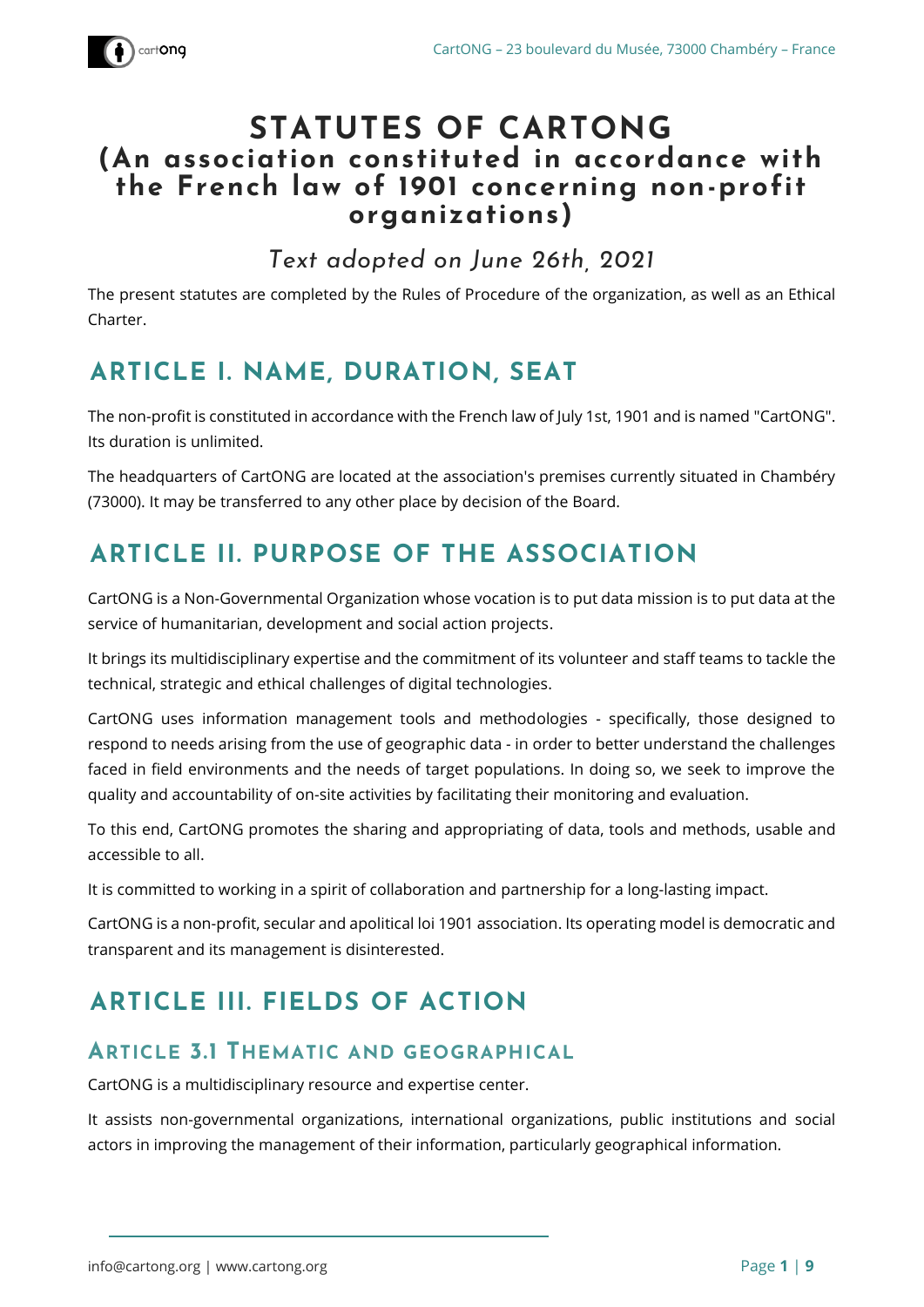

This technical support extends throughout the information chain, including implementing the data collection, structuring and storing the data, making it available for visualization and analysis, and maintaining it up to date.

CartONG uses and develops tools, solutions and methodologies adapted to the needs of its partners and in line with current technological developments.

As a resource center, CartONG's activities have a common objective, that of promoting the sharing of experiences, know-how and data for the benefit of all actors in the local, national and international solidarity sectors.

Its neutral stance allows CartONG to advise its partners and direct them towards the most appropriate tools without any financial, technical or political bias.

CartONG is also a training and awareness-raising actor. Its commitment to strengthening the skills and knowledge of its partners and of the entire sector - humanitarian practitioners and future professionals – is reflected in the elaboration and conduct of numerous training courses.

CartONG also dedicates part of its activities to raising public awareness about new information and communication technologies (NICTs) and Open Data, particularly through its OpenStreetMap projects.

CartONG is a catalyst for inclusion and the exchange of ideas. The association is a dynamic actor within the humanitarian and development data ecosystem, facilitating networks and organizing events centered on information management and its stakes for the sector. CartONG also carries out numerous activities in collaboration with local communities – including those of OpenStreetMap – promoting participatory mapping workshops to a broad audience.

CartONG's volunteer team is particularly committed to this collaborative approach through the design and technical implementation of new social, humanitarian and development initiatives.

Finally, without defining itself as an advocacy NGO, CartONG has taken a position on a certain number of subjects that it considers essential for the sector, such as the responsible management of personal data or the sharing of data (Open Data). The recent endorsement of the Principles for Digital Development by CartONG illustrates such commitment.

### **ARTICLE 3.2 PARTNERS**

CartONG collaborates with:

- Non-governmental organizations (NGOs) specializing in humanitarian and development work, both international and local,
- International organizations, including United Nations organizations and agencies,
- National or local, French or foreign public organizations,
- Private companies and entities.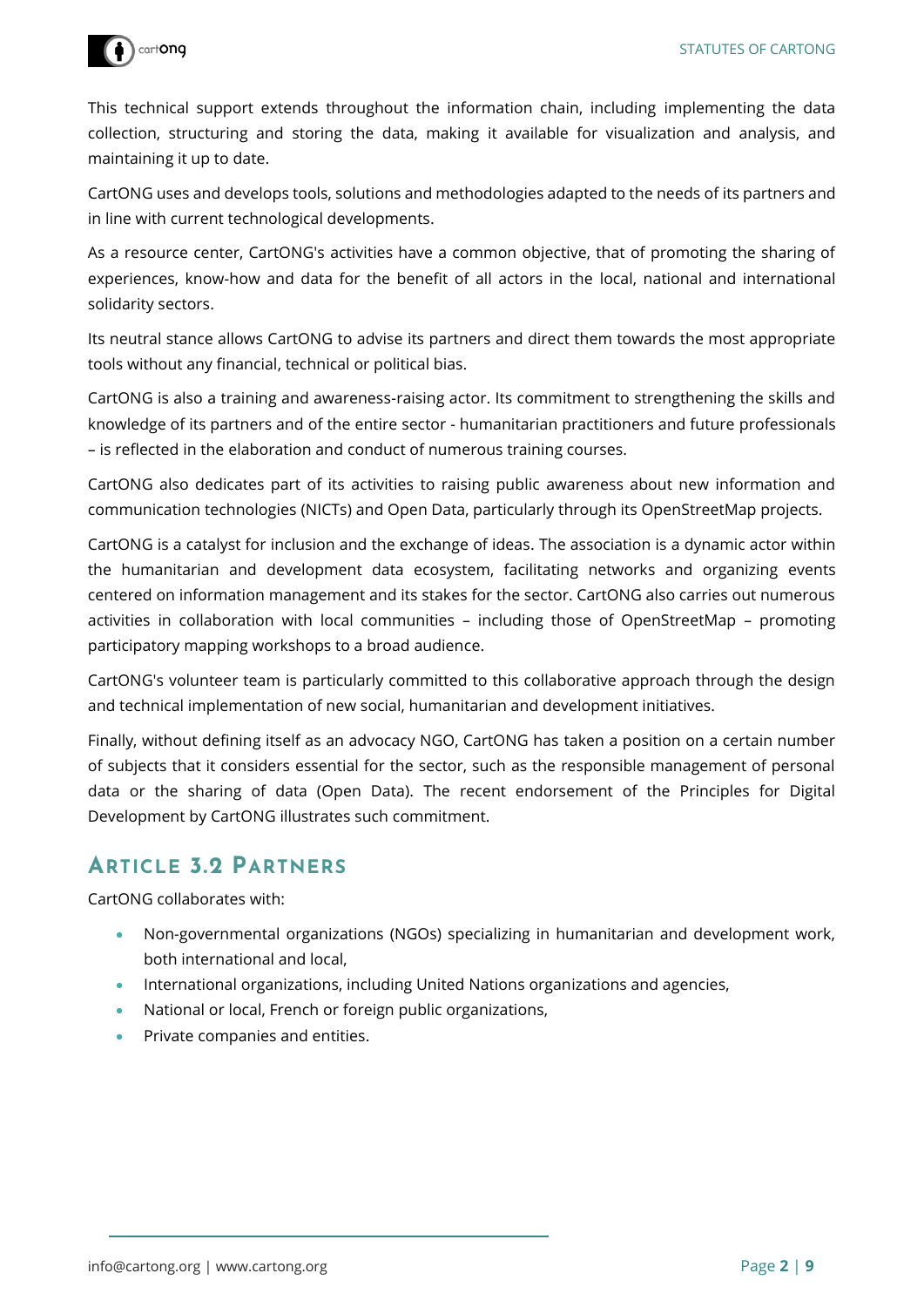

### **ARTICLE IV. STRUCTURE OF THE ORGANIZATION, MEMBERSHIP, LOSS OF MEMBERSHIP**

#### **ARTICLE 4.1 ORGANIZATIONAL STRUCTURE OF THE NON-PROFIT**

The association is composed of members who may be natural persons or legal entities under private law, whether for-profit or not.

Individual members (i.e "natural persons") are referred to as "Members". Legal entities are referred to as "Member Organizations".

### **ARTICLE 4.2 MEMBERSHIP AND FEES**

**1°** The quality of "Member" of CartONG is automatically granted on simple request to the persons committing themselves to respecting the present Statutes.

**2°** "Member Organization" is granted by the Board to legal entities wishing to support the objectives of the association and committed to respecting the present statutes, and who apply for it.

The Board's decision on an application for membership from a legal entity does not require a justification.

**3°** A member's membership is definitively acquired after payment of the annual subscription, determined in accordance with the terms and conditions specified in the Rules of Procedure, the amount of which is fixed annually by the General Assembly.

**4°** The membership fee paid to the association is finally acquired, even in case of resignation, exclusion, liquidation or death of a member during the year.

### **ARTICLE 4.3 LOSS OF MEMBERSHIP**

Membership is lost by:

- Resignation,
- Non-renewal of the membership fee,
- Exclusion by the Board for failure to comply with the Statutes, the values of the association in accordance with the provisions of the Rules of Procedure, or for any other reason that it considers serious, in particular, because of activities likely to harm the interests or image of the association. The member involved in an exclusion procedure shall be called beforehand to provide explanations to the Board. He/she may be accompanied, for members only, by two other members of the association of his/her choice.

Members wishing to make statements, written or oral communications in the name of the organization must first clarify the content and related conditions with the Management Team of the association (called CMT). The same applies to the use of the name CartONG, its logo or any other element representing it by a member.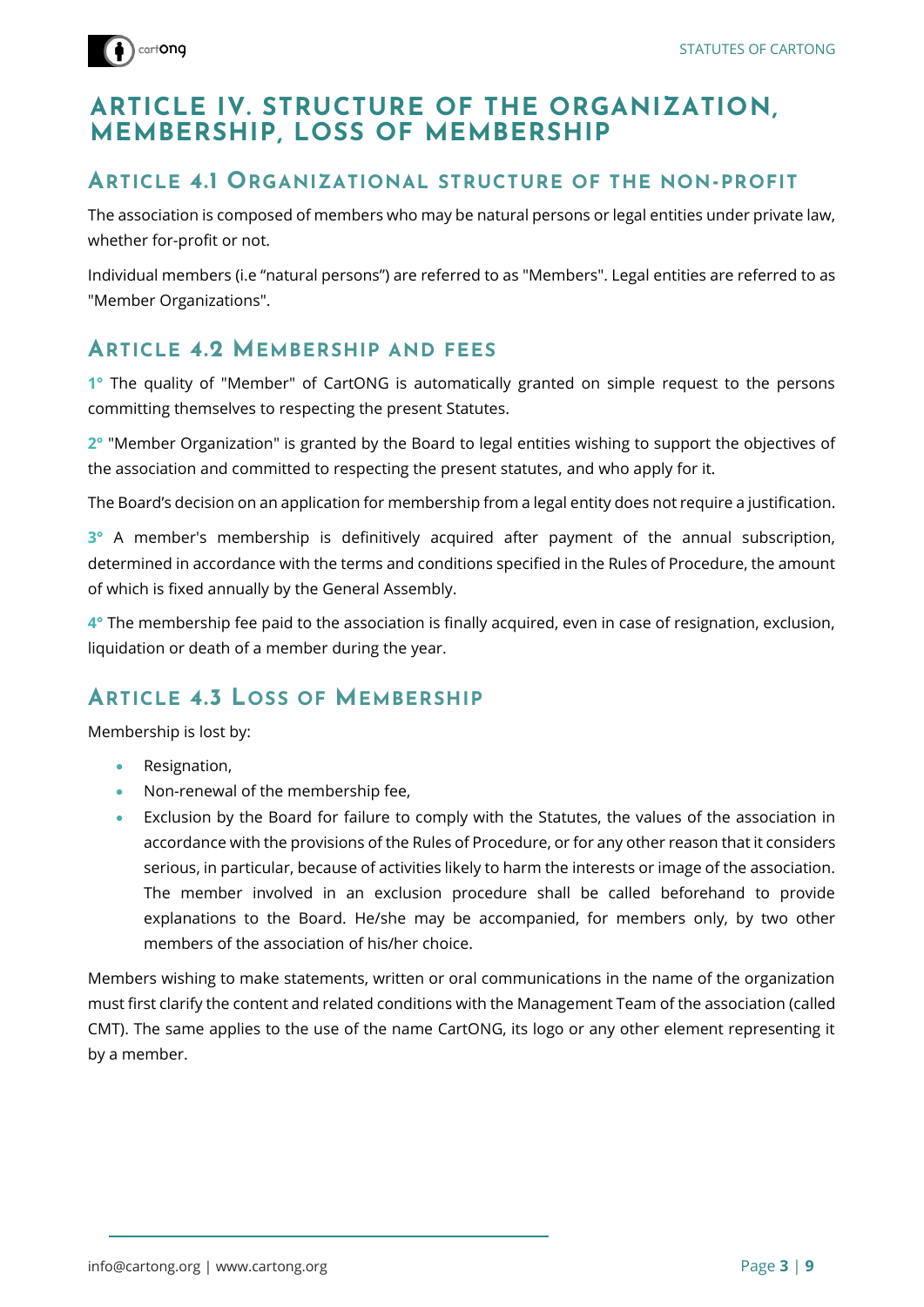

# <span id="page-3-0"></span>**ARTICLE V. GENERAL ASSEMBLY**

**1°** The General Assembly of the organization includes all members, including those who are collaborators – employed by CartONG or not – of the organization, who are up to date with their membership fee at the date of the General Assembly.

Each "Member Organization" shall be represented by a single individual.

The collaborators of CartONG, employed by CartONG or not, not members of the association, are also authorized to participate in the General Assembly, but only in an advisory capacity.

The Board may also invite, in an advisory capacity, any person from outside the association whose presence is considered to be relevant.

**2°** The General Assembly shall meet in ordinary session (known as the Ordinary General Assembly) at least once a year, upon convocation by the Board. It may also meet in extraordinary session (known as an Extraordinary General Assembly), when convened by the Board or at the request of at least one fourth of the members, in accordance with the procedures defined in the Rules of Procedure.

It shall meet in ordinary or extraordinary session, physically and/or remotely, as decided by the Board. In the case of a remote session, it must allow for the identification and participation of members and the live streaming of the proceedings.

**3°** It deliberates on the topics added to the agenda by the Board, or on those whose registration is requested by at least one fourth of the members of the organization.

Only the items on the agenda may be discussed during the General Assemblies.

The Ordinary General Assembly:

- Hears the reading of the activity report and the financial report,
- Approves the accounts for the financial year ended,
- **Decides on the allocation of the result,**
- Gives discharge to the Board for its management,
- Votes on the provisional budget for the following financial year,
- Fixes the amount of the annual membership fees,
- Appoints the Statutory Auditor and his/her deputy,
- **Elects the members of the Board,**
- Adopts the strategic orientations, upon a proposal from the Board,
- Adopts the Rules of Procedure and its amendments.

The Extraordinary General Assembly has the sole power to deliberate on:

- Amendments to the Statutes, pursuant to [Article IX](#page-7-0) of the present Statutes,
- The dissolution of the association, and the devolution of its assets, in accordance with the provisions of [Article X](#page-7-1) of the present Statutes,
- $\bullet$  The election of the members of the Board following a vacancy, under the conditions of [article 6.1](#page-4-0) of the present Statutes.

It may also deliberate on matters of extreme urgency requiring a rapid decision by the General Assembly.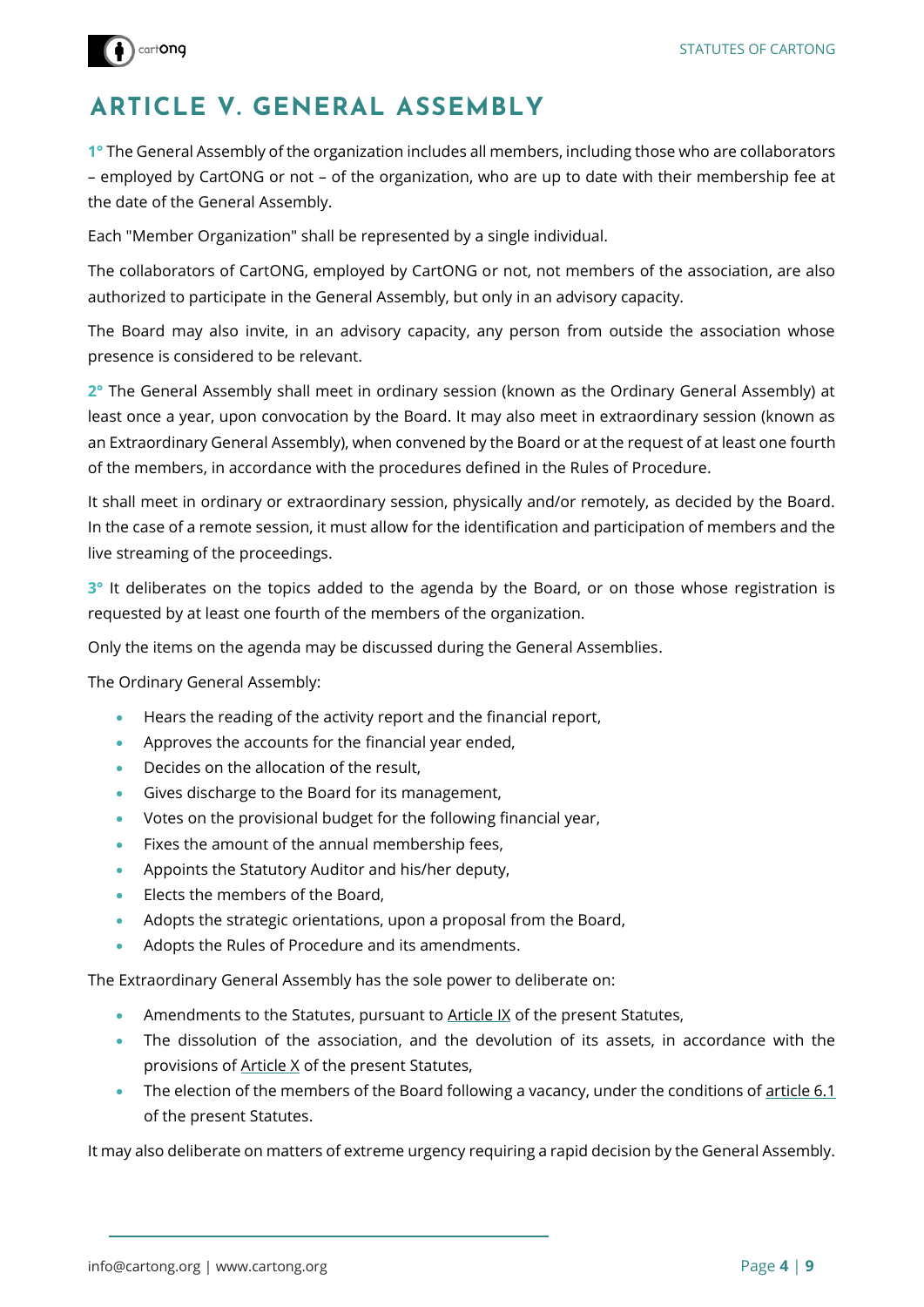

The agenda and the documents necessary for the deliberations, including the Statutory Auditor's report, shall be made available to the members by the Board, within the time limits and under the conditions laid out in the Rules of Procedure.

The General Assembly shall appoint a Board for each of its meetings, consisting of a President and a Secretary. The President of the Association, or in his/her absence another member of the Board of the organization, shall be ex officio President of the meetings of the General Assembly.

The regularly constituted General Assemblies represent the universality of the members. Their decisions are binding on all members, even those who are absent.

**4°** Each member has one vote.

Remote voting is authorized. The system set up must guarantee the honesty of the vote and, if requested by the majority of the members present at the General Assembly, the secrecy of the vote.

Voting by proxy is permitted. Each member present may not hold more than three proxies in addition to his/her own.

The Board may decide to allow postal voting.

**5°** The decisions of the General Assembly, meeting in ordinary session, are taken by a simple majority of the votes casted by the members present or represented.

The deliberations of the General Assembly, meeting in extraordinary session, are taken by a two-third majority of the votes cast by the members present or represented

The General Assembly, in ordinary or extraordinary session, is regularly constituted and can only validly deliberate if it is composed of a number of members, present or represented, at least equal to a quarter of the registered members, also up to date with their subscription at the date of the convocation.

If this condition is not met, a second notice is issued with the same agenda, at least ten days before the date of the new meeting of the Assembly. This second meeting shall deliberate validly regardless of the number of members present or represented, provided that it is greater than three, but only on the subject of the agenda of the first meeting.

**6°** Minutes are kept for the meetings. They are signed by the President and the Secretary of the meeting. They are established on numbered sheets and kept at the headquarters of the association.

## **ARTICLE VI. BOARD**

#### <span id="page-4-0"></span>**ARTICLE 6.1 CONSTITUTION OF THE BOARD**

CartONG is administered by a Board, elected by the Ordinary General Assembly, according to the modalities specified in the Rules of Procedure.

The members of the Board are elected for a period of one year, corresponding to the period separating the holding of two Ordinary General Assemblies, and are chosen from among the members of the association who are up to date with their subscription at the date of the election.

Departing members may be re-elected without limit to the number of terms.

It has a minimum of four and a maximum of eight members. It must include: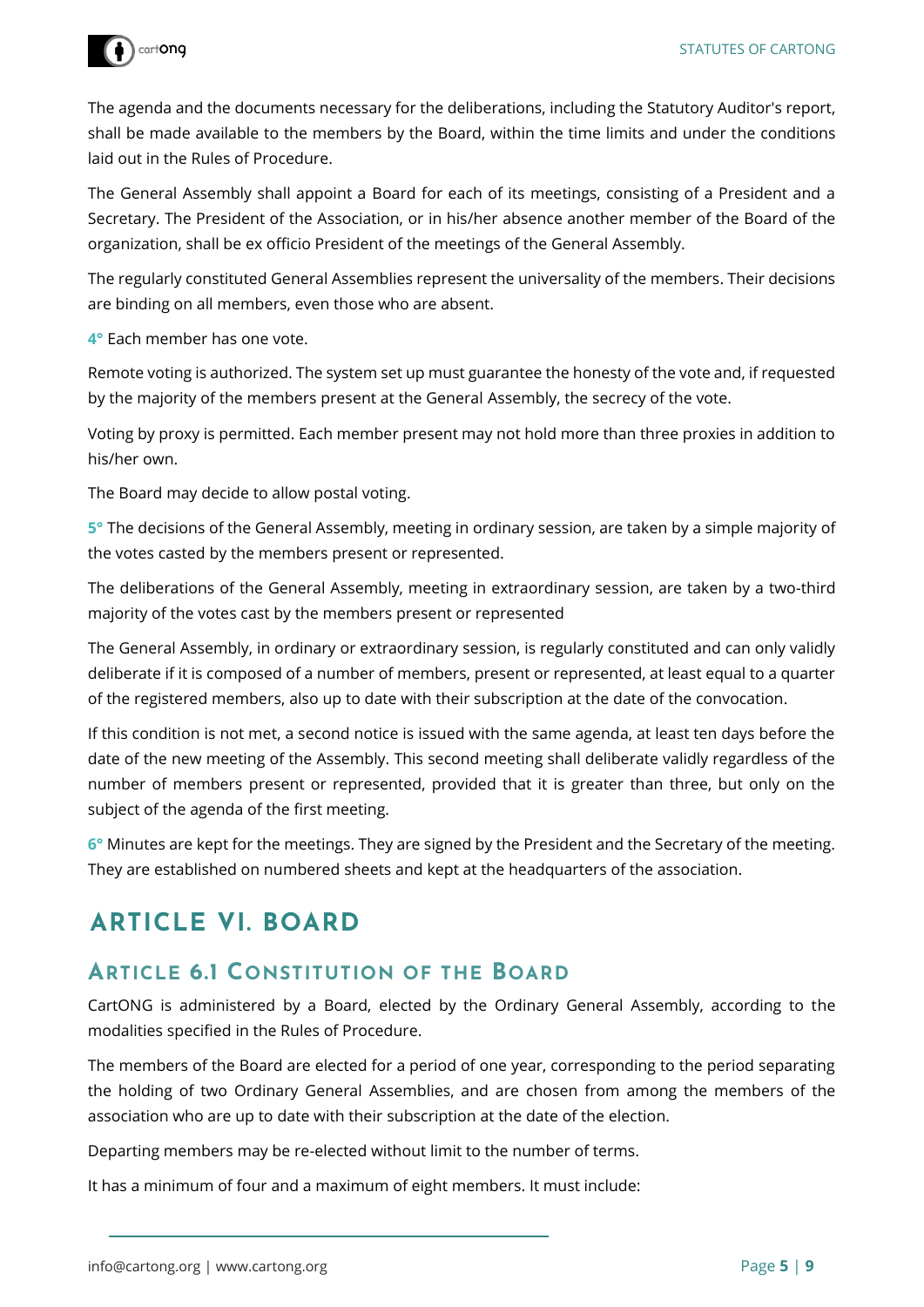



- A President
- A Secretary
- A Treasurer
- A Conciliator

Their mission is briefly defined in the Rules of Procedure. The Board freely defines the missions of its other members.

In the event of a vacancy in one of these four posts before the end of its term, a new incumbent shall be elected by the Board from amongst its remaining members for the remainder of the term.

However, if the number of members of the Board falls below four, a supplementary election shall be held for the remainder of the term of office by a General Assembly convened for this purpose in Extraordinary Session.

Unless otherwise decided by the Board, employees with the title of Director may attend its meetings in an advisory capacity.

The President may also invite to a meeting of the Board, in an advisory capacity, any member, employee or person from outside the association, whose presence he/she considers relevant.

### **ARTICLE 6.2 ROLE OF THE BOARD**

The Board is the executive body of the association.

It implements the orientations set by the General Assembly, ensures the transparency of the bank accounts, and the coherence of the activities of CartONG with the aim of the organization as defined in [articles II](#page-0-0) and [III](#page-0-1) of the present Statutes.

It manages and administers the organization in accordance with these guidelines and the budgetary decisions voted. To this end, it gives its President, by delegation, the necessary powers to ensure the functioning of the organization, and in particular to proceed with the establishment of employment contracts for the organization's employees as well as to terminate them.

The Board and the President may also delegate powers to other elected members of the Board. The representatives of the organization must enjoy the full exercise of their civic rights.

The Board shall decide on the draft resolutions to be submitted to the General Assembly, which it shall convene, and shall draw up its agendas.

Thus, it validates the provisional budget and closes the accounts, both of which are submitted to the General Assembly for approval, and proposes the allocation of the result. It also proposes to the General Assembly the appointment of the Statutory Auditor and his/her deputy.

It also ensures the smooth running of the organization and the quality of the work life of the employees. In particular, it sets the conditions for the recruitment and remuneration of employees, on the proposal of the Management Team (called CMT). It decides on the recruitment of the organization's Directors, who report to it on their mission.

The President shall appoint the Directors, fix their remuneration and terminate their duties, after consulting the Board.

The Directors have the necessary powers to carry out their mission, by delegation of the President.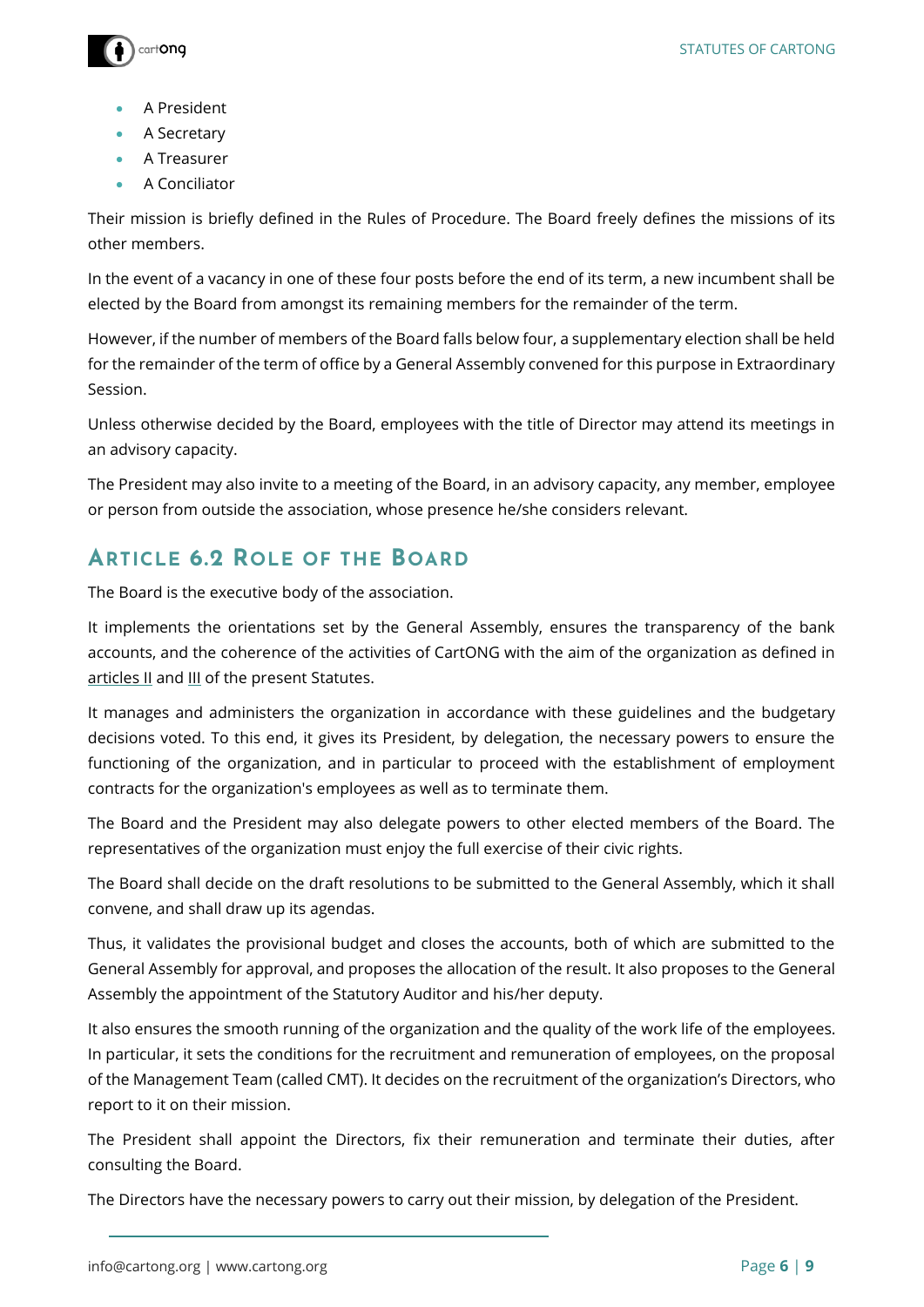

The President may also grant the Directors a delegation to represent the association in disputes concerning the day-to-day management.

The Board shall draw up and amend, if necessary, the Rules of Procedure, in accordance with the provisions o[f Article](#page-8-0) XI of the present Statutes, shall draw up the list of members and shall decide on their possible exclusion for reasons which it considers serious.

The organization is represented in justice and in all acts of civil life, without limitation, by the Board. In order to carry out this mission, it delegates to its President the power to represent the organization in its name, in court and in all acts of civil life, and invests him with all powers to this effect.

#### **ARTICLE 6.3 FUNCTIONING OF THE BOARD**

The Board meets (physically or by teleconference allowing the identification of its members and their effective participation in a collegial deliberation) at least once every three months, and obligatorily to prepare the General Assemblies. It may be convened by the President or at the request of at least one third of its members, in accordance with the procedures defined in the Rules of Procedure.

The members of the Board shall undertake to be diligent in their attendance. If they fail to do so, they may be considered to have resigned under the conditions specified in the Rules of Procedure.

The functions of the members of the Board are strictly voluntary in order to guarantee a disinterested management of the association (except for the reimbursement of expenses incurred for the association, under the conditions defined by the Rules of Procedure).

The members of the Board, as well as all persons called upon to attend its meetings, shall be bound to discretion with regard to information of a confidential nature and information presented as such by its President.

The organization shall prevent and manage any real, potential or apparent conflict of which it is aware that may exist between its interests and the personal or professional interests of one of the members of the Board, the collaborators or any person acting on behalf of the association.

When a member of the Board is aware of a real, potential or apparent conflict of interest in which he or she may be involved, he or she shall inform the Board without delay and shall refrain from taking part in the discussions and voting on the matter concerned.

# **ARTICLE VII. RESOURCES**

The resources of the association are composed of:

- Membership fees,
- **Donations, gifts and legacies, and private sponsorship, after acceptance by the Board,**
- Local, national and international public grants,
- Funds paid by the organization's partners, as mentioned in the contracts signed by CartONG,
- Resources from training activities, conferences and other public or professional events, and interest and income from property and assets owned by the organization,
- And in a general way, all resources authorized by the law, and compatible with the associative status of CartONG and its social object.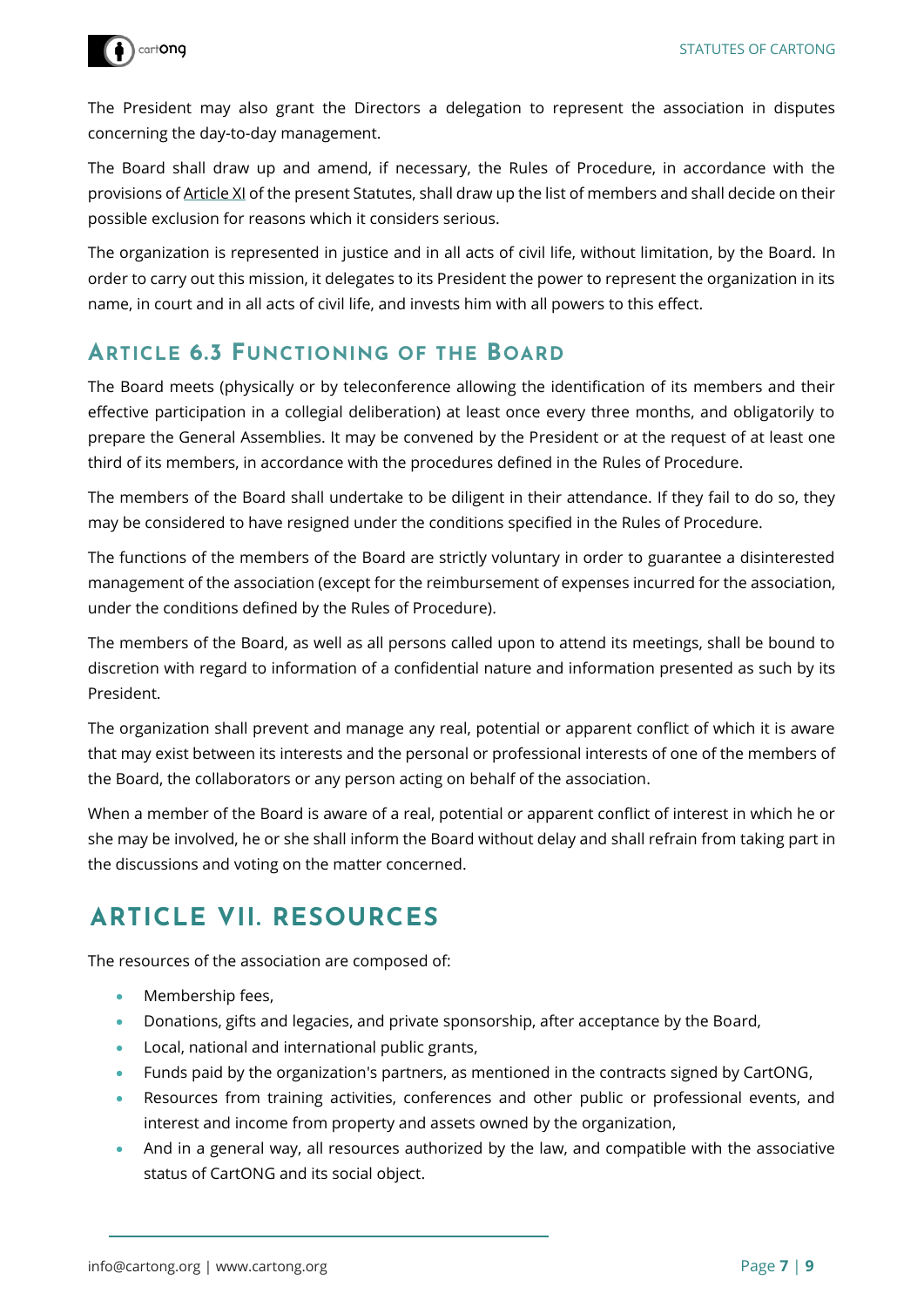

## **ARTICLE VIII. ORGANIZATION'S BANK ACCOUNTS**

**1°** The bank accounts of the association are established by a Certified Public Accountant with the support of the Administrative and Financial Director and under the authority of the Treasurer.

An Income Statement, a Balance Sheet and an appendix must be presented to the General Assembly.

The organization shall ensure the proper use of the funds made available to it for the implementation of its operations and may attest to this at any time at the request of international donors and individual donors.

**2°** The General Assembly appoints, on the proposal of the Board, one or more Statutory Auditors belonging to the "Compagnie des Commissaires aux Comptes" for a term in accordance with the regulations in place.

The Statutory Auditor shall have the widest powers of investigation in order to verify the bank accounts and assets of the organization, to check the regularity and honesty of the bank accounts communicated and of the information given to members on the financial situation of the organization.

In this respect, he/she may, at any time of the year, carry out all verifications and controls, and obtain on the spot all documents useful for the accomplishment of his/her mission, in particular all contracts, books, accounting documents and registers of minutes.

At the end of each fiscal year, the Statutory Auditor, after having examined the bank accounts for the fiscal year, the documents set out and the draft financial report of the Board to the Ordinary General Assembly:

- Prepare a written report in which he/she gives an account of the accomplishment of his/her mission and shares his/her observations,
- Certifies that the Balance Sheet and Profit and Loss Account for the past fiscal year are true and fair.

This report is read before the votes are taken at the Annual General Assembly called to approve the accounts for the previous fiscal year.

## <span id="page-7-0"></span>**ARTICLE IX. AMENDMENT OF THE STATUTES**

The Statutes may be modified by the Extraordinary General Assembly on the proposal of the Board.

Proposals for amendments shall be put on the agenda of the meeting and sent to all members at least 10 days in advance.

In order to be adopted, the new Statutes must comply with the conditions of quorum and majority laid down in [Article V](#page-3-0) paragraph 5 of the present Statutes, related to Extraordinary General Assemblies.

## <span id="page-7-1"></span>**ARTICLE X. DISSOLUTION OF THE ASSOCIATION**

The voluntary dissolution of the association can only be pronounced, on the proposal of the Board, by the General Assembly, under the same conditions as the modification of the Statutes as stipulated in [Article IX](#page-7-0) of the present Statutes.